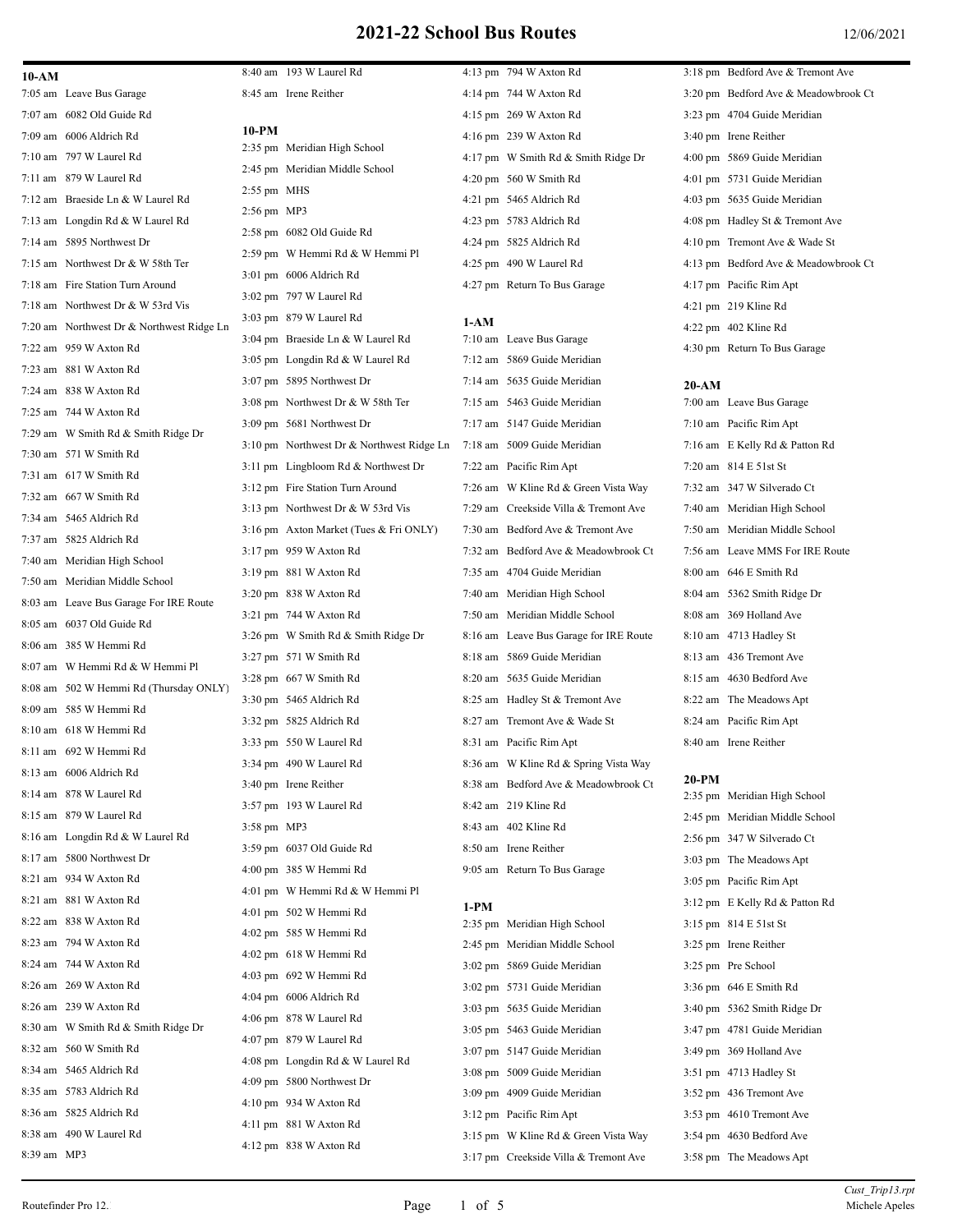4:01 pm Pacific Rim Apt 4:10 pm Return To Bus Garage

# **21-AM** 7:25 am Leave Bus Garage 7:34 am Mobile Ln & Northwest Dr 7:40 am 6819 Braker Way 7:45 am 497 E Pole Rd 7:50 am Meridian Middle School 8:00 am Leave MMS for IRE Route 8:02 am 338 Ten Mile Rd 8:07 am 210 E Bartlett Rd 8:12 am 6859 Dutch Haven Dr 8:14 am 6812 Dutch Haven Dr 8:20 am Mobile Ln & Northwest Dr 8:35 am 1237 E Laurel Rd 8:40 am Irene Reither

## **21-PM**

 2:45 pm Meridian Middle School 2:55 pm 497 E Pole Rd 3:00 pm 6819 Braker Way 3:08 pm Mobile Ln & Northwest Dr 3:25 pm Irene Reither 3:25 pm Pre School 3:35 pm 1237 E Laurel Rd 3:42 pm 338 Ten Mile Rd 3:50 pm 210 E Bartlett Rd 3:58 pm 6859 Dutch Haven Dr 4:00 pm 6812 Dutch Haven Dr 4:06 pm Mobile Ln & Northwest Dr 4:12 pm 265 W Hemmi Rd 4:15 pm Return to Bus Garage

## **22-AM**

| 7:05 am Leave Bus Garage                     | 7:36: |
|----------------------------------------------|-------|
| 7:10 am 5147 Guide Meridian                  | 7:37: |
| 7:13 am Tremont Ave & Wade St                | 7:38: |
| 7:16 am Pacific Rim Apt                      | 7:39: |
| 7:35 am Silver Beach Elementary              | 7:40: |
| 7:45 am Carl Cozier Elementary               | 7:41: |
| 7:55 am Happy Valley Elementary              | 7:43: |
| 8:30 am 6534 Guide Meridian (1hr Late Start) | 7:44: |
| 8:45 am Fisher Elementary School             | 7:50: |
| 9:10 am Return To Bus Garage                 | 8:07: |

## **22-PM**

| 1:40 pm Leave Bus Garage          |
|-----------------------------------|
| 2:00 pm Discovery                 |
| 2:20 pm 687 E Pole Rd             |
| 2:35 pm Meridian High School      |
| 3:00 pm 3615 Bennett Dr           |
| 3:15 pm 1205 Woodstock Way        |
| 3:40 pm Irene Reither             |
| $4:00 \text{ pm}$ 3615 Bennett Dr |
| $4:15$ pm 2938 Sunset Dr          |

4:30 pm Return To Bus Garage

## **23-PS**

11:00 am Leave Bus Garage 11:15 am Pre School 11:25 am 5362 Smith Ridge Dr 11:40 am 265 W Hemmi Rd 11:46 am 4781 Guide Meridian 11:49 am 4610 Tremont Ave 12:00 pm 5800 Northwest Dr 12:15 pm Pre School 12:30 pm Return To Bus Garage

## **25-PM**

 2:35 pm Meridian High School 2:45 pm Meridian Middle School 3:00 pm 6455 Mission Rd 3:15 pm 109 9th St 3:20 pm 1903 Bluebell Dr 4:05 pm Return to Bus Garage

## **2-AM**

| 7:15 am Leave Bus Garage               |
|----------------------------------------|
| 7:19 am 6478 Guide Meridian            |
| 7:21 am 6934 Guide Meridian            |
| 7:22 am Hidden Village & E Bartlett Rd |
| 7:23 am Brent Ln & E Bartlett Rd       |
| 7:24 am Bartlett Ln & E Bartlett Rd    |
| 7:29 am 119 W Pole Rd                  |
| 7:30 am 151 W Pole Rd                  |
| 7:31 am Heritage Ln & W Pole Rd        |
| 7:32 am 264 W Pole Rd                  |
| 7:33 am 289 W Pole Rd                  |
| 7:34 am Pollman Cir & Old Guide Rd     |
| 7:35 am W 68th Ln & Old Guide Rd       |
| 7:36 am 6798 Old Guide Rd              |
| 7:37 am 6753 Old Guide Rd              |
| 7:38 am 6748 Old Guide Rd              |
| 7:39 am 6680 Old Guide Rd              |
| 7:40 am 6491 Old Guide Rd              |
| 7:41 am 6188 Old Guide Rd              |
| 7:43 am 123 W Hemmi Rd                 |
| 7:44 am Meridian High School           |
| 7:50 am Meridian Middle School         |
| 8:07 am Leave for IRE Route            |
| 8:11 am 6520 Guide Meridian            |
| 8:12 am 6534 Guide Meridian            |
| 8:14 am 6934 Guide Meridian            |
| 8:16 am Hidden Village & E Bartlett Rd |
| 8:17 am Brent Ln & Bartlett Rd         |
| 8:19 am Bartlett Ln & Bartlett Rd      |
| 8:22 am 7043 Guide Meridian            |
| 8:24 am 119 W Pole Rd                  |
| 8:25 am Heritage Ln & W Pole Rd        |
| 8:26 am Edin Farms Ct & W Pole Rd      |
| 8:27 am 289 W Pole Rd                  |

 8:28 am 6851 Old Guide Rd 8:29 am 6753 Old Guide Rd 8:30 am 6681 Old Guide Rd 8:31 am 6680 Old Guide Rd 8:32 am W 66th Ter & Old Guide Rd 8:33 am 6565 Old Guide Rd 8:34 am 6530 Old Guide Rd 8:35 am 6491 Old Guide Rd 8:36 am 6329 Old Guide Rd 8:37 am 6212 Old Guide Rd 8:39 am 123 W Hemmi Rd 8:44 am 1107 E Laurel Rd 8:45 am E Laurel Rd & Laurel Meadows Dr 8:50 am Irene Reither 9:05 am Return to Bus Garage

## **2-PM**

 2:35 pm Meridian High School 2:45 pm Meridian Middle School 2:57 pm 5956 Guide Meridian (Our Diner) 2:58 pm 6478 Guide Meridian 3:00 pm 6934 Guide Meridian 3:01 pm Hidden Village & E Bartlett Rd 3:02 pm Brent Ln & E Bartlett Rd 3:03 pm Bartlett Ln & E Bartlett Rd 3:04 pm Wiser Shore Ln & E Bartlett Rd 3:08 pm 119 W Pole Rd 3:09 pm 151 W Pole Rd 3:10 pm Heritage Ln & W Pole Rd 3:11 pm 264 W Pole Rd 3:12 pm 289 W Pole Rd 3:13 pm Pollman Cir & Old Guide Rd 3:14 pm W 68th Ln & Old Guide Rd 3:15 pm 6753 Old Guide Rd 3:16 pm 6680 Old Guide Rd 3:17 pm 6798 Old Guide Rd 3:18 pm 6748 Old Guide Rd 3:19 pm 6491 Old Guide Rd 3:20 pm 6188 Old Guide Rd 3:21 pm 195 W Hemmi Rd 3:22 pm 123 W Hemmi Rd 3:40 pm Irene Reither 3:58 pm 5930 Guide Meridian 3:59 pm 5956 Guide Meridian (Our Diner) 4:00 pm 5992 Guide Meridian 4:02 pm 6520 Guide Meridian 4:03 pm 6534 Guide Meridian 4:06 pm 6934 Guide Meridian 4:08 pm Hidden Village & E Bartlett Rd 4:10 pm Brent Ln & E Bartlett Rd 4:11 pm Bartlett Ln & E Bartlett Rd 4:14 pm 7043 Guide Meridian 4:16 pm 119 W Pole Rd 4:17 pm Heritage Ln & W Pole Rd 4:18 pm Edin Farms Ln & W Pole Rd 8:33 am 244 Pollman Cir

 4:19 pm 289 W Pole Rd 4:21 pm 6753 Old Guide Rd 4:22 pm 6681 Old Guide Rd 4:23 pm 6680 Old Guide Rd 4:24 pm W 66th Ter & Old Guide Rd 4:25 pm 6565 Old Guide Rd 4:26 pm 6528 Old Guide Rd 4:27 pm 6491 Old Guide Rd 4:29 pm 6212 Old Guide Rd 4:30 pm 6329 Old Guide Rd 4:32 pm 123 W Hemmi Rd 4:35 pm Return to Bus Garage

**3-AM** 6:55 am Leave Bus Garage 7:00 am Martin Pl & W King Tut Rd 7:01 am 189 W King Tut Rd 7:02 am 205 W King Tut Rd 7:04 am Pyramid Ln & W King Tut Rd 7:06 am Tut Ter & W King Tut Rd 7:08 am 808 W Pole Rd 7:09 am 827 W Pole Rd 7:10 am 815 W Pole Rd 7:11 am 739 W Pole Rd 7:13 am 405 W Pole Rd 7:15 am 207 Pollman Cir 7:19 am W Bartlett Rd & Wiser Reach Ln 7:21 am Russet Ave & Guide Meridian 7:22 am 6627 Guide Meridian 7:23 am 6605 Guide Meridian 7:25 am 358 Ten Mile Rd 7:26 am 380 Ten Mile Rd 7:27 am 409 Ten Mile Rd 7:28 am Chasteen Rd & Ten Mile Rd 7:29 am 6266 Medcalf Rd 7:30 am 6165 Medcalf Rd 7:31 am 660 E Hemmi Rd 7:33 am 371 E Hemmi Rd 7:40 am Meridian High School 7:50 am Meridian Middle School 8:10 am Leave MMS for IRE Route 8:16 am Martin Pl & W King Tut Rd 8:17 am 165 W King Tut Rd 8:17 am 205 W King Tut Rd 8:18 am Pyramid Ln & W King Tut Rd 8:19 am 366 W King Tut Rd 8:22 am 827 W Pole Rd 8:23 am 815 W Pole Rd 8:24 am 739 W Pole Rd 8:26 am 405 W Pole Rd 8:28 am 205 Pollman Cir 8:30 am Pollman Cir & Vail Dr 8:31 am 275 Pollman Cir 8:32 am Braker Way & Pollman Cir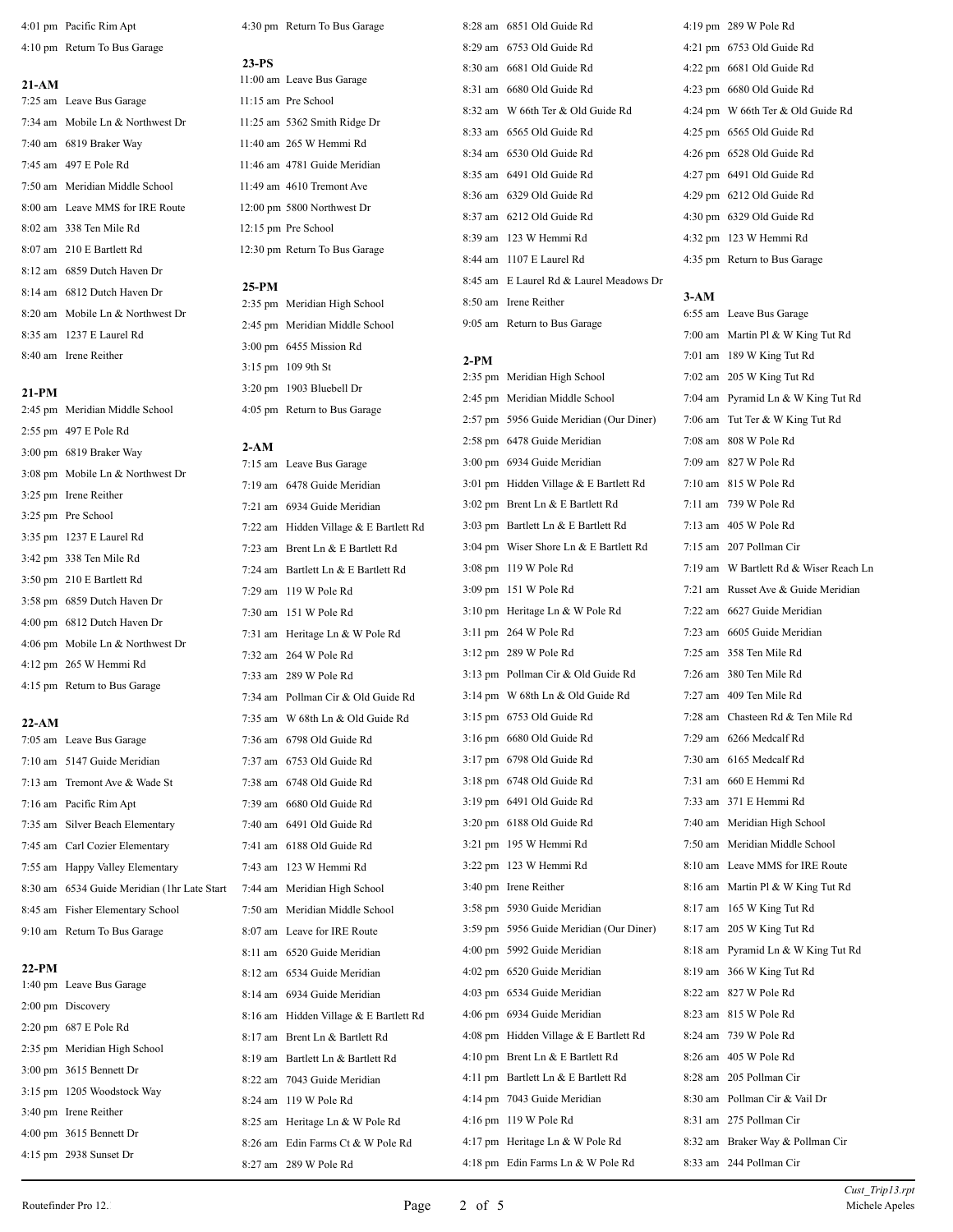| 8:34 am 226 Pollman Cir                |
|----------------------------------------|
| 8:35 am 215 Pollman Cir                |
| 8:37 am 6998 Old Guide Rd              |
| 8:38 am 221 W Bartlett Rd              |
| 8:39 am 175 W Bartlett Rd              |
| 8:40 am W Bartlett Rd & Wiser Reach Ln |
| 8:43 am 6605 Guide Meridian            |
| $8:45$ am $231$ Ten Mile Rd            |
| 8:47 am 852 Ten Mile Rd                |
| 8:50 am Irene Reither                  |
| 9:09 am Return to Bus Garage           |

## **3-PM**

| $2:35$ pm         | Meridian High School              |
|-------------------|-----------------------------------|
| $2:45$ pm         | Meridian Middle School            |
|                   | 2:54 pm Chasteen Rd & Ten Mile Rd |
|                   | 2:55 pm 409 Ten Mile Rd           |
| $2:56 \text{ pm}$ | 380 Ten Mile Rd                   |
| $2:57$ pm         | 358 Ten Mile Rd                   |
| $3:01 \text{ pm}$ | Russet Ave & Guide Meridian       |
| $3:02 \text{ pm}$ | 6627 Guide Meridian               |
|                   | 3:03 pm 6605 Guide Meridian       |
|                   | 3:04 pm Martin Pl & W King Tut Rd |
|                   | 3:05 pm 189 W King Tut Rd         |
| $3:06 \text{ pm}$ | 205 W King Tut Rd                 |
| $3:08 \text{ pm}$ | Pyramid Ln & W King Tut Rd        |
| $3:10 \text{ pm}$ | Tut Ter & W King Tut Rd           |
| $3:13$ pm         | 808 W Pole Rd                     |
|                   | 3:14 pm 827 W Pole Rd             |
| $3:16 \text{ pm}$ | 815 W Pole Rd                     |
| $3:17$ pm         | 739 W Pole Rd                     |
| $3:18 \text{ pm}$ | 405 W Pole Rd                     |
| $3:20 \text{ pm}$ | 207 Pollman Cir                   |
| $3:23$ pm         | 171 W Bartlett Rd                 |
| $3:25 \text{ pm}$ | W Bartlett Rd & Wiser Reach Ln    |
| $3:40 \text{ pm}$ | Irene Reither                     |
| $3:55$ pm         | 852 Ten Mile Rd & MMS             |
| $3:59$ pm         | 231 Ten Mile Rd                   |
| $4:00 \text{ pm}$ | 120 Ten Mile Rd                   |
|                   | 4:05 pm 6605 Guide Meridian       |
|                   | 4:06 pm Martin Pl & W King Tut Rd |
|                   | 4:07 pm 165 W King Tut Rd         |
| 4:08 pm           | 205 W King Tut Rd                 |
| $4:11$ pm         | 366 W King Tut Rd                 |
| $4:15$ pm         | 827 W Pole Rd                     |
| 4:17 pm           | 739 W Pole Rd                     |
|                   | 4:19 pm 405 W Pole Rd             |
| $4:21$ pm         | 205 Pollman Cir                   |

 4:32 pm 221 W Bartlett Rd 4:33 pm 175 W Bartlett Rd 4:34 pm W Bartlett Rd & Wiser Reach Ln 4:40 pm Return To Bus Garage

## **4-AM**

|         | 7:15 am Leave Bus Garage           |
|---------|------------------------------------|
|         | 7:25 am Meadowbrook Apt            |
|         | 7:27 am Ryzex Way & W Horton Rd    |
|         | 7:30 am 142 Horton Rd              |
|         | 7:31 am 375 Horton Rd              |
|         | 7:35 am 5296 Guide Meridian        |
|         | 7:36 am 5416 Guide Meridian        |
|         | 7:38 am 5648 Guide Meridian        |
|         | 7:39 am 5660 Guide Meridian        |
|         | 7:40 am Meridian High School       |
|         | 7:50 am Meridian Middle School     |
|         | 8:13 am Leave Bus Garage IRE route |
|         | 8:18 am 5147 Guide Meridian        |
|         | 8:19 am 5141 Guide Meridian        |
|         | 8:20 am 5009 Guide Meridian        |
|         | 8:21 am 4845 Guide Meridian        |
|         | 8:22 am 4781 Guide Meridian        |
|         | 8:24 am Meadowbrook Apt            |
|         | 8:31 am 142 Horton Rd              |
|         | 8:32 am 375 Horton Rd              |
|         | 8:34 am 4704 Guide Meridian        |
|         | 8:38 am E Smith Rd & Defiance Dr   |
| 8:42 am | Hannegan Rd & Red Tail Ln          |
|         | 8:45 am Irene Reither              |
|         | 9:05 am Return to Bus Garage       |

### **4-PM**

| 2:35 pm Meridian High School        |
|-------------------------------------|
| 2:45 pm Meridian Middle School      |
| 3:09 pm Meadowbrook Apt             |
| 3:17 pm 142 Horton Rd               |
| 3:18 pm 301 Horton Rd               |
| 3:20 pm E 51st Ter & Guide Meridian |
| 3:21 pm 5416 Guide Meridian         |
| 3:22 pm 5648 Guide Meridian         |
| 3:23 pm 5660 Guide Meridian         |
| 3:40 pm Irene Reither               |
| 4:02 pm 5147 Guide Meridian         |
| 4:03 pm 5141 Guide Meridian         |
| 4:04 pm 5009 Guide Meridian         |
| 4:05 pm 4845 Guide Meridian         |
| 4:06 pm 4781 Guide Meridian         |
| 4:08 pm Meadowbrook Apt             |
| 4:17 pm 142 Horton Rd               |
| 4:18 pm 375 Horton Rd               |
| 4:19 pm 4704 Guide Meridian         |
| 4:23 pm E Smith Rd & Defiance Dr    |
| 4:30 pm Bus Garage                  |
|                                     |

 6:50 am Leave Bus Garage 6:55 am 946 E Hemmi Rd 6:58 am 1520 E Hemmi Rd 6:59 am 1632 E Hemmi Rd 7:03 am McClue Ln & Ten Mile Rd 7:04 am 908 Ten Mile Rd 7:05 am MMS (Friday Only) 7:06 am 1272 Central Rd 7:07 am 1291 Central Rd 7:08 am 1313 Central Rd 7:09 am 1341 Central Rd 7:12 am 1517 Central Rd 7:16 am 1474 E Pole Rd 7:17 am 1413 E Pole Rd 7:19 am 948 E Pole Rd 7:20 am 809 Beard Rd 7:21 am Beard Rd & La Monte Dr 7:22 am Beard Rd & La Bello Dr 7:23 am 593 Beard Rd (Monday ONLY) 7:23 am 575 Beard Rd 7:25 am 499 Beard Rd (Friday ONLY) 7:26 am 377 Beard Rd 7:27 am 278 Beard Rd 7:28 am 190 E Pole Rd 7:30 am 390 E Pole Rd 7:32 am 491 E Pole Rd 7:33 am 635 E Pole Rd 7:34 am 658 E Pole Rd 7:36 am 6773 Hannegan Rd 7:39 am 718 E Laurel Rd 7:40 am E Laurel Rd & Murray Rd 7:41 am 347 E Laurel Rd 7:43 am E Laurel Rd & Laurel Ridge Way 7:45 am Meridian High School 7:50 am Meridian Middle School 8:01 am Leave MMS For IRE Route 8:05 am 1404 E Hemmi Rd 8:06 am 1603 E Hemmi Rd 8:08 am 6283 Noon Rd 8:11 am 1113 Ten Mile Rd 8:12 am McClue Ln & Ten Mile Rd 8:13 am 6464 Hannegan Rd 8:14 am 1049 Central Rd 8:16 am Central Rd & Courtney Ln 8:17 am 1291 Central Rd 8:17 am 1313 Central Rd 8:21 am 6881 Noon Rd 8:24 am E Pole Rd & Raspberry Dr 8:25 am 948 E Pole Rd 8:26 am E Pole Rd & Red Ridge Dr 8:27 am 658 E Pole Rd 8:29 am 390 E Pole Rd 8:30 am E 2nd Pl & E Pole Rd

 8:32 am 169 E Pole Rd 8:33 am 467 E Pole Rd 8:34 am 497 E Pole Rd 8:35 am 635 E Pole Rd 8:38 am Beard Rd & La Monte Dr 8:39 am Beard Rd & La Bello Dr 8:40 am 593 Beard Rd (Monday ONLY) 8:41 am 575 Beard Rd 8:43 am 377 Beard Rd 8:50 am Irene Reither 9:05 am Return To Bus Garage

### **5-PM**

 2:35 pm Meridian High School 2:45 pm Meridian Middle School 2:56 pm 946 E Hemmi Rd 2:59 pm 1520 E Hemmi Rd 3:00 pm 1618 E Hemmi Rd 3:03 pm 1300 Ten Mile Rd 3:05 pm McClue Ln & Ten Mile Rd 3:06 pm 908 Ten Mile Rd 3:08 pm 1240 Central Rd 3:09 pm 1272 Central Rd 3:09 pm 1291 Central Rd 3:10 pm 1313 Central Rd 3:10 pm 1341 Central Rd 3:12 pm Central Ed & Lunde Rd 3:14 pm 1517 Central Rd 3:16 pm 6881 Noon Rd 3:18 pm 1474 E Pole Rd 3:19 pm 1413 E Pole Rd 3:21 pm 948 E Pole Rd 3:22 pm 6773 Hannegan Rd 3:23 pm Beard Rd & La Monte Dr 3:25 pm Beard Rd & La Bello Dr 3:25 pm 593 Beard Rd (Friday ONLY) 3:26 pm 575 Beard Rd 3:26 pm 499 Beard Rd 3:27 pm 377 Beard Rd 3:28 pm 278 Beard Rd 3:30 pm 186 E Pole Rd 3:32 pm 390 E Pole Rd 3:32 pm 491 E Pole Rd 3:34 pm 635 E Pole Rd 3:35 pm 658 E Pole Rd 3:40 pm Irene Reither 3:58 pm 1404 E Hemmi Rd 3:59 pm 1520 E Hemmi Rd 4:00 pm 1603 E Hemmi Rd 4:02 pm 6283 Noon Rd 4:05 pm 1113 Ten Mile Rd 4:05 pm McClue Ln & Ten Mile Rd 4:07 pm 6464 Hannegan Rd 4:08 pm 1049 Central Rd 4:10 pm Central Rd & Courtney Ln

**5-AM**

 4:23 pm Pollman Cir & Vail Dr 4:24 pm 275 Pollman Cir

 4:28 pm 243 Pollman Cir 4:29 pm 226 Pollman Cir 4:30 pm 215 Pollman Cir 4:31 pm 6998 Old Guide Rd

4:26 pm Braker Way & Pollman Cir

8:31 am 226 E Pole Rd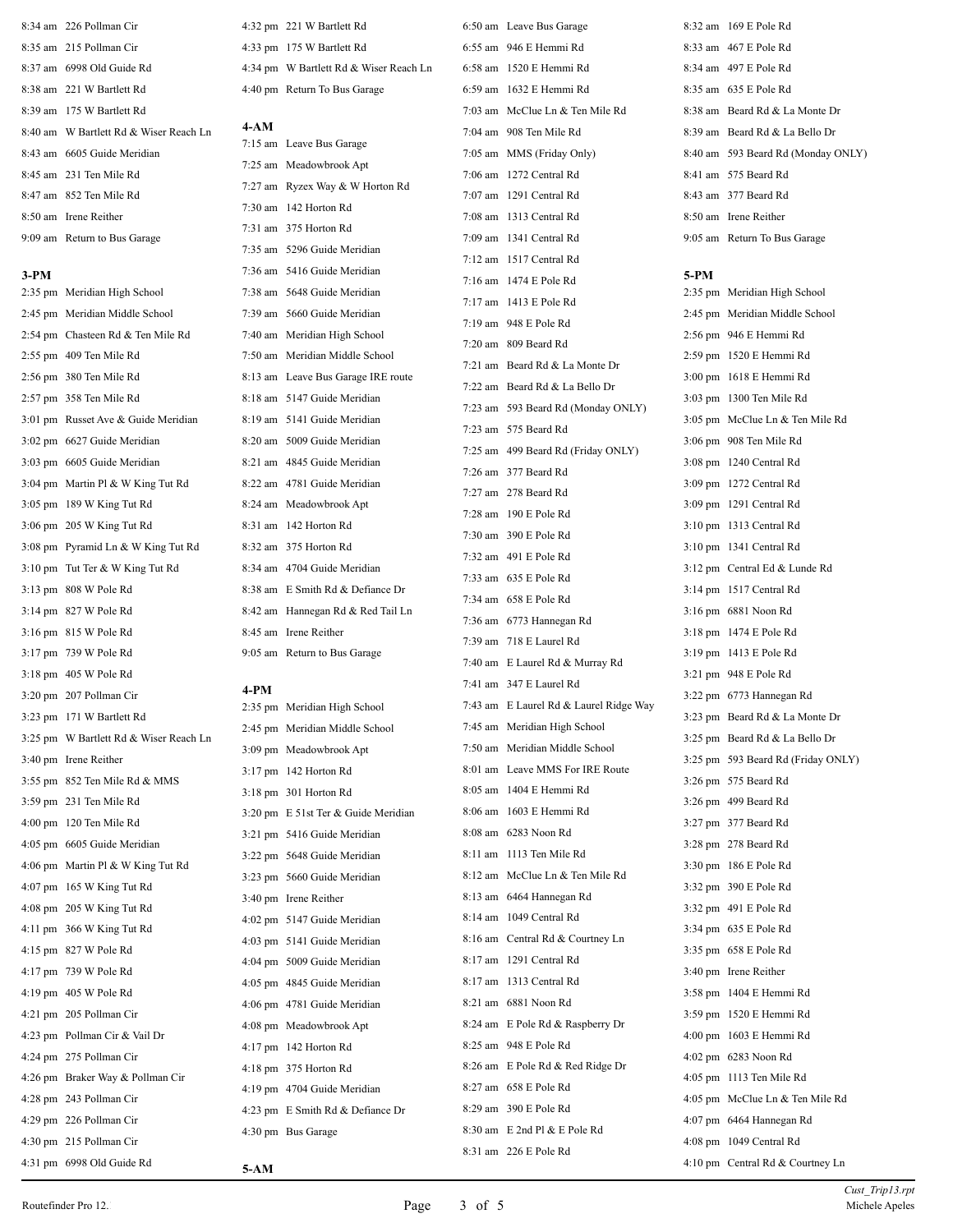4:12 pm 1313 Central Rd 4:16 pm 6881 Noon Rd 4:20 pm E Pole Rd & Raspberry Dr 4:21 pm 948 E Pole Rd 4:22 pm E Pole Rd & Red Ridge Dr 4:23 pm 658 E Pole Rd 4:25 pm 474 E Pole Rd 4:26 pm 390 E Pole Rd 4:27 pm E 2nd Pl & E Pole Rd 4:28 pm 226 E Pole Rd 4:28 pm 169 E Pole Rd 4:29 pm 467 E Pole Rd 4:29 pm 497 E Pole Rd 4:30 pm 635 E Pole Rd 4:34 pm Beard Rd & La Monte Dr 4:35 pm Beard Rd & La Bello Dr 4:36 pm 593 Beard Rd (Friday ONLY) 4:37 pm 575 Beard Rd 4:38 pm 377 Beard Rd 4:45 pm Return To Bus Garage

## **7-AM**

 7:05 am Leave Bus Garage 7:11 am 5192 Hannegan Rd 7:13 am 5064 Hannegan Rd 7:14 am 5028 Hannegan Rd 7:16 am 1021 Kelly Rd 7:17 am 1049 Kelly Rd 7:18 am 1129 Kelly Rd 7:19 am 1265 Kelly Rd 7:20 am 1410 Kelly Rd 7:21 am 1434 Kelly Rd 7:24 am 940 Kelly Rd 7:25 am 888 Kelly Rd 7:25 am E Kelly Rd & Patton Rd 7:26 am 733 Kelly Rd 7:26 am 707 Kelly Rd 7:27 am 638 Kelly Rd 7:28 am E Kelly Rd & Yellow Brick Rd 7:29 am 564 Kelly Rd 7:33 am Tremont Ave & Wade St 7:40 am Meridian High School 7:50 am Meridian Middle School 8:10 am Leave MMS for IRE Route 8:16 am 5232 Hannegan Rd 8:17 am 5192 Hannegan Rd 8:18 am 5110 Hannegan Rd 8:20 am E Kelly Rd & Nettle Ln 8:21 am 1225 Kelly Rd 8:22 am 1239 Kelly Rd 8:23 am 1265 Kelly Rd 8:24 am 1330 Kelly Rd 8:25 am 1434 Kelly Rd 8:30 am Northside Community Church 8:34 am 800 Kelly Rd

 8:35 am E Kelly Rd & Patton Rd 8:36 am 733 Kelly Rd 8:36 am 5108 Yellow Brick Rd 8:37 am 5126 Yellow Brick Rd 8:38 am 564 Kelly Rd 8:39 am E Kelly Rd & Hackett Rd 8:43 am 5416 Guide Meridian 8:44 am 5648 Guide Meridian 8:45 am 5660 Guide Meridian 8:47 am 5956 Guide Meridian 8:48 am 5992 Guide Meridian 8:50 am Irene Reither

9:05 am Return To Bus Garage

## **7-PM**

| 2:35 pm           | Meridian High School               |
|-------------------|------------------------------------|
| 2:45 pm           | Meridian Middle School             |
| $3:01 \text{ pm}$ | 5192 Hannegan Rd                   |
| $3:02 \text{ pm}$ | Hannegan Rd & Krystal Pond         |
| $3:03$ pm         | E 51st St & Hannegan Rd            |
| $3:03$ pm         | 5064 Hannegan Rd                   |
|                   | 3:04 pm 5028 Hannegan Rd           |
|                   | 3:04 pm 4955 Hannegan Rd           |
| $3:05$ pm         | 940 Kelly Rd                       |
|                   | 3:06 pm 1021 Kelly Rd              |
|                   | 3:06 pm 1049 Kelly Rd              |
| $3:07$ pm         | 1129 Kelly Rd                      |
| $3:08 \text{ pm}$ | 1265 Kelly Rd                      |
|                   | 3:08 pm 1410 Kelly Rd              |
|                   | 3:09 pm 1434 Kelly Rd              |
| $3:14 \text{ pm}$ | 888 Kelly Rd                       |
| $3:14 \text{ pm}$ | E Kelly Rd & Patton Rd             |
|                   | 3:15 pm 733 Kelly Rd               |
| $3:15$ pm         | 707 Kelly Rd                       |
| $3:16 \text{ pm}$ | 638 Kelly Rd                       |
| $3:16 \text{ pm}$ | E Kelly Rd & Yellow Brick Rd       |
|                   | 3:17 pm 564 Kelly Rd               |
| $3:22$ pm         | Tremont Ave & Wade St              |
| $3:40 \text{ pm}$ | Irene Reither                      |
|                   | 3:55 pm 5582 Hannegan Rd           |
| $3:56$ pm         | Red Tail Ln & Hannegan Rd          |
| $3:58 \text{ pm}$ | 5232 Hannegan Rd                   |
|                   | 3:59 pm 5192 Hannegan Rd           |
|                   | 4:00 pm 5110 Hannegan Rd           |
|                   | 4:02 pm 1021 Kelly Rd              |
| $4:02 \text{ pm}$ | E Kelly Rd & Nettle Ln             |
|                   | 4:03 pm 1225 Kelly Rd              |
| 4:04 pm           | 1239 Kelly Rd                      |
| $4:04 \text{ pm}$ | 1265 Kelly Rd                      |
| $4:05$ pm         | 1330 Kelly Rd                      |
|                   | 4:06 pm 1434 Kelly Rd              |
|                   | 4:12 pm Northside Community Church |
|                   | 4:15 pm 800 Kelly Rd               |
|                   | 4:16 pm E Kelly Rd & Patton Rd     |
|                   | 4:17 pm 733 Kelly Rd               |

 4:19 pm 5108 Yellow Brick Rd 4:20 pm 5126 Yellow Brick Rd 4:22 pm 564 Kelly Rd 4:24 pm E Kelly Rd & Hackett Rd 4:29 pm 5416 Guide Meridian 4:30 pm 5648 Guide Meridian 4:32 pm 5660 Guide Meridian 4:35 pm Return To Bus Garage

## **8-AM**

 7:00 am Leave Bus Garage 7:07 am W Wiser Lake Rd & Wiser Heights 7:08 am 195 W Wiser Lake Rd 7:09 am 370 W Wiser Lake Rd 7:10 am W Wiser Lake Rd & Acre Ln 7:11 am 491 W Wiser Lake Rd 7:12 am 617 W Wiser Lake Rd 7:13 am 880 W Wiser Lake Rd 7:14 am 7003 Woodlyn Rd 7:14 am Ritter Rd & W Wiser Lake Rd 7:16 am 6971 Northwest Dr 7:18 am 6861 Northwest Dr 7:21 am Mobile Ln & Northwest Dr 7:22 am Northwest Dr & Piper Rd 7:25 am 944 Piper Rd 7:26 am Noble Oaks Ln & Piper Rd

 7:28 am 6364 Woodlyn Rd 7:30 am 6560 Woodlyn Rd 7:30 am 6596 Woodlyn Rd 7:31 am 6641 Woodlyn Rd 7:31 am 6667 Woodlyn Rd 7:32 am 6763 Woodlyn Rd 7:34 am 6481 Aldrich Rd 7:34 am 6444 Aldrich Rd 7:35 am 6195 Aldrich Rd 7:36 am 6194 Aldrich Rd 7:38 am 550 W Laurel Rd 7:39 am 490 W Laurel Rd 7:40 am Meridian High School 7:48 am Meridian Middle School 8:06 am Leave MMS for IRE Route

 8:16 am 152 W Wiser Lake Rd 8:17 am 168 W Wiser Lake Rd 8:18 am W Wiser Lake Rd & Acre Ln 8:19 am 617 W Wiser Lake Rd 8:20 am Ritter Rd & W Wiser Lake Rd

 8:22 am 6861 Northwest Dr 8:23 am 6811 Northwest Dr 8:24 am 1005 W Pole Rd 8:25 am 6731 Northwest Dr 8:25 am Mobile Ln & Northwest Dr 8:26 am 6605 Northwest Dr 8:27 am 1270 Clarkson Ln

8:29 am Lattimore Rd & Northwest Dr

 8:30 am Northwest Dr & Piper Rd 8:31 am 944 Piper Rd 8:32 am 6431 Woodlyn Rd 8:32 am 6667 Woodlyn Rd 8:33 am 6763 Woodlyn Rd 8:35 am 6597 Aldrich Rd 8:36 am 6481 Aldrich Rd 8:39 am 221 E Hemmi Rd 8:40 am 371 E Hemmi Rd 8:42 am 459 E Hemmi Rd 8:42 am Dragonfly Ln & E Hemmi Rd 8:44 am 812 E Hemmi Rd 8:44 am 888 E Hemmi Rd 8:45 am Irene Reither 9:05 am Return to Bus Garage

## **8-PM**

 8:14 am W Wiser Lake Rd & Wiser Heights 2:35 pm Meridian High School 2:45 pm Meridian Middle School 2:51 pm 6244 Medcalf Rd 2:52 pm 6165 Medcalf Rd 2:53 pm 660 E Hemmi Rd 2:54 pm 419 E Hemmi Rd 2:56 pm 371 E Hemmi Rd 3:01 pm Wiser Heights & W Wiser Lake Rd 3:02 pm 195 W Wiser Lake Rd 3:03 pm 370 W Wiser Lake Rd 3:04 pm W Wiser Lake Rd & Acre Ln 3:05 pm 491 W Wiser Lake Rd 3:06 pm 617 W Wiser Lake Rd 3:08 pm 880 W Wiser Lake Rd 3:09 pm 7003 Woodlyn Rd 3:09 pm 940 W Wiser Lake Rd 3:10 pm Ritter Rd & W Wiser Lk Rd 3:11 pm 6971 Northwest Dr 3:12 pm 6861 Northwest Dr 3:14 pm Mobile Ln & Northwest Dr 3:16 pm Northwest Dr & Piper Rd 3:17 pm 944 Piper Rd 3:19 pm Noble Oaks Ln & Piper Rd 3:21 pm 6364 Woodlyn Rd 3:23 pm 6560 Woodlyn Rd 3:23 pm 6596 Woodlyn Rd 3:24 pm 6641 Woodlyn Rd 3:25 pm 6667 Woodlyn Rd 3:26 pm 6763 Woodlyn Rd 3:27 pm 6481 Aldrich Rd 3:27 pm 6444 Aldrich Rd 3:28 pm 6195 Aldrich Rd 3:29 pm 6194 Aldrich Rd 3:40 pm Irene Reither 3:55 pm 888 E Hemmi Rd 3:56 pm 812 E Hemmi Rd 3:57 pm Dragonfly Ln & E Hemmi Rd 3:58 pm 459 E Hemmi Rd